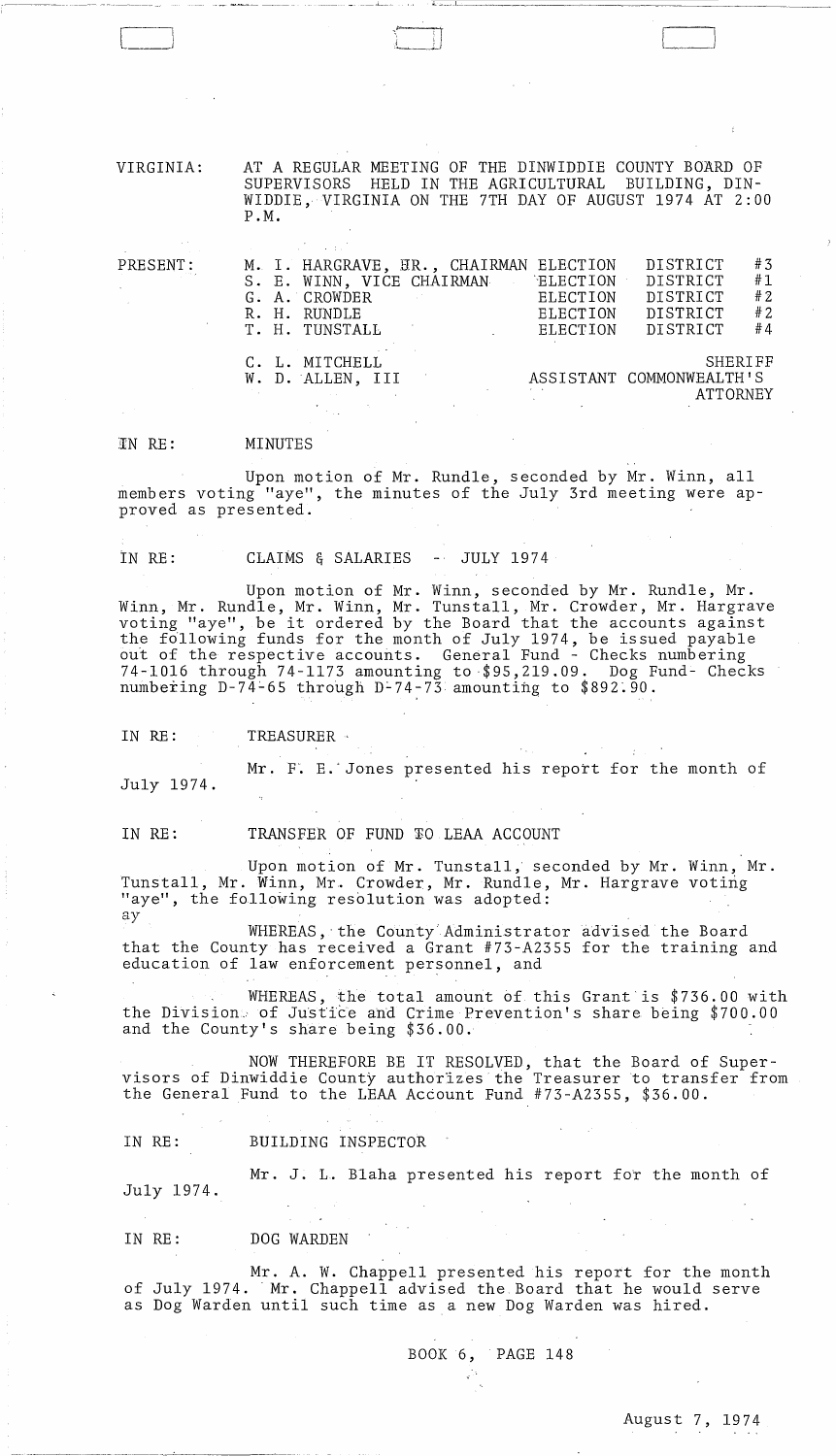IN RE: H. W. HARRISON GOAT CLAIM

Upon motion of Mr. Crowder, seconded by Mr. Winn, Mr. Crowder, Mr. Winn, Mr. Tunstall, Mr. Rundle, Mr. Hargrave voting "aye", Mr. H. W. Harrison was awarded \$90.00 for 7 goats.

IN RE: CONTRACT PETERSBURG GENERAL HOSPITAL 1974-75

WHEREAS, Mrs. King B. Talley presented to the Board a State & Local Hospitalization contract from Petersburg General Hospital in the amount of \$68.45 per day, and

WHRREAS, Mrs. King B. Talley recommended to the Board that this contract be approved,

NOW THEREFORE BE IT RESOLVED by the- Board of Supervisors of Dinwiddie County, that the Chairman of the Board, Mr. Hargrave, is authorized to sign this State and Local Hospitalization contract with Petersburg General Hospital.

#### IN RE: STATE & LOCAL HOSPITALIZATION APPLICATION

Mrs. King B. Talley presented to the Board 3 State and Local Hospitalization applications.

Mrs. Talley recommended to the Board that the application of Florine Jones be denied. No action was taken because this application was filed in a previous fiscal year.

Upon motion of Mr. Winn, seconded by Mr. Tunstall, Mr. Winn, Mr. Tunstall; Mr. Crowder, Mr. Rundle, Mr. Hargrave voting "aye", the SLH application of Mary Mitchell was approved. Mrs. Talley recommended approval.

Upon motion of Mr. Rundle, seconded by Mr. Crowder, Mr. Rundle, Mr. Crowder, Mr. Tunstall, Mr. Winn, Mr. Hargrave voting "aye", the SLH application of Herbert Street was approved. Mrs. Talley recommended approval.

IN RE: INCREASING DEPARTMENT OF SOCIAL SERVICES BOARD

Mrs. Talley again discussed with the Board of Supervisors here need to have the Department of Social Services Board increased from 3 to 5 members. The Chairman advised Mrs. Talley that the Board would study this matter and report back to her at a later date.

IN RE: SUPERINTENDENT SCHOOLS - REVISED BUDGET

---~---,

Upon motion of Mr. Rundle, seconded by Mr. Winn, Mr. Rundle, Mr. Winn, Mr. Tunstall, Mr. Crowder, Mr. Hargrave voting "aye", the following resolution was adopted:

WHEREAS, the Dinwiddie County School Board presented to the Board of Supervisors the following letter:

"In order to balance the 1973-74 school budget, the Dinwiddie County School Board respectfully requests the Dinwiddie County Board of Supervisors to allow the following transfers of funds within the budget: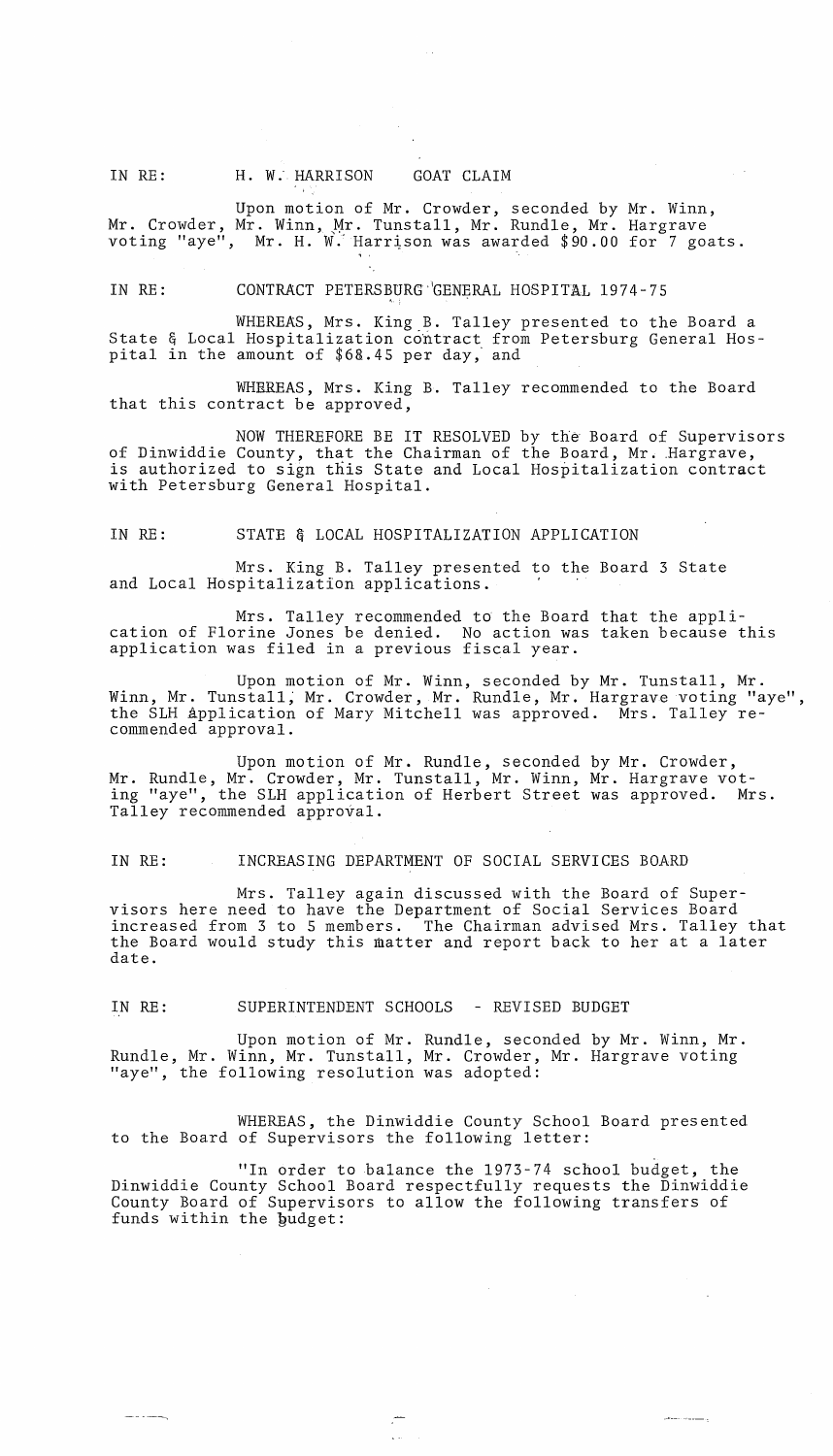| TRANSFER FROM:                                                                                                         | $T0$ :                                                                                                                                                              | AMOUNT                             |
|------------------------------------------------------------------------------------------------------------------------|---------------------------------------------------------------------------------------------------------------------------------------------------------------------|------------------------------------|
| 17a Administration<br>17b1 Instruction<br>17b2 Other Inst. Costs                                                       | School Lunch<br>17e<br>$\mathbf{H}_{\text{max}} = \mathbf{H}_{\text{max}}$<br>17e<br>$\mathbf{u}_1$ and $\mathbf{u}_2$ and $\mathbf{u}_3$ and $\mathbf{u}_4$<br>17e | 29,655.20<br>31,068.28<br>8,007.17 |
| 17c Attendance &<br>Health Services<br>17d Transportation<br>$\mathcal{L} = \mathcal{L}$ .<br>Fixed Charges 47e<br>17g | $\sim 10$ M $_{\odot}$<br>$\sim 11$<br>17e<br>$\sim 100$<br><b><i>Contract Contract Times</i></b><br>17e<br><b>Contract Contract Property</b><br>$\mathbf{1}$       | 121.09<br>36,774.11<br>2,473.43    |
| 17d<br>Transportation                                                                                                  | Oper. of Plant<br>17f1                                                                                                                                              | 27,316.78                          |
| $Total$ $I973-74$<br>school budget<br>Total 1973-74<br>expenditures                                                    | \$4,6523600000<br>4,728,122.77<br>75,822.77                                                                                                                         |                                    |

An additional appropriation in the amount of \$75,822.77 is hereby requested, which has been absorbed by a considerable increase in receipts from Federal sources and Other Funds, leaving an end-of-year balance of  $$65,725.28$  which is to be transferred back to General Fund. The amount of  $$7,820.00$  is requested to be reappropriated for the Recreation Department.

NOW THEREFORE BE IT RESOLVED, that the Board of Supervisors of Dinwiddie County hereby approves the transfer of monies from the accounts listed above to the accounts listed above, and

BE IT FURTHER RESOLVED, that the Board of Supervisors of Dinwiddie County hereby appropriates an additional \$75,822.77 to the Dinwiddie County School Board, and

BE IT FURTHER RESOLVED, that the Dinwiddie County Board of Supervisors appropriates \$7,820.00 to the Dinwiddie County School Board for Recreation Programs in Dinwiddie County.

IN RE: DIRECTOR DINWIDDIE COUNTY WATER AUTHORITY

Mr. Robert Ritchie told the Board that the engineering work on the water and sewer system for Northern Dinwiddie County was progressing very slowly, but appeared to be in its final stages.

# IN RE: ARCHITECTS REPORT COURTHOUSE AND/OR OFFICE BUILDING

Mr. William W. Moseley of Moseley Hening Associates Inc., brought the Board up to date on what has been done towards preparing a master plan for the Courthouse area. A great deal of study had gone into determining the amount of building space and land area needed for years to come. There were three alternativies available to the Board in expanding its land holdings for building locations. Each alternative included the acquisition of several parcels of land. Appraisals have been obtained on each one of these parcels of land. A sewer and water survey had been made of the courthouse area. All this information was being assembled and would be used in the final master plan for the courthouse area.

Mr. Moseley stated that the next step for the Board to take would be to make an effort to obtain options on all the parcels of land that were under consideration for purchase. Upon doing this, he would be very close to finalizing the master plan.

Upon motion of Mr. Crowder, seconded by Mr. Rundle, Mr. Crowder, Mr. Rundle, Mr<sup>. P</sup>Winn<sup>4</sup>; Mr. Tunstall, Mr. Hargrave voting "aye", the County Administrator was directed to secure options on the parcels of land that the Board is considering purchasing for expansion of the Courthouse complex.

, the contribution of the sequence of the contribution  $\mathbf{h}$ 

# IN RE: VIRGINIA DEPARTMENT OF HIGHWAYS 1974-75 BUDGET

Mr. R. V. Lancaster, III, Residenti Engineer, and Mr. B. C. Medlock, Assistant Resident Engineer, presented to the Board the Cammanwealth af Virginia Department af Highways Secandary System Budget for the fiscal year  $1974-75$ . This budget totaled \$1,242,317.

The Chairman told Mr. Lancaster and Mr. Medlock that the Board would review this budget and take action on it at the

BOOK 6, Page 149 August 7 1974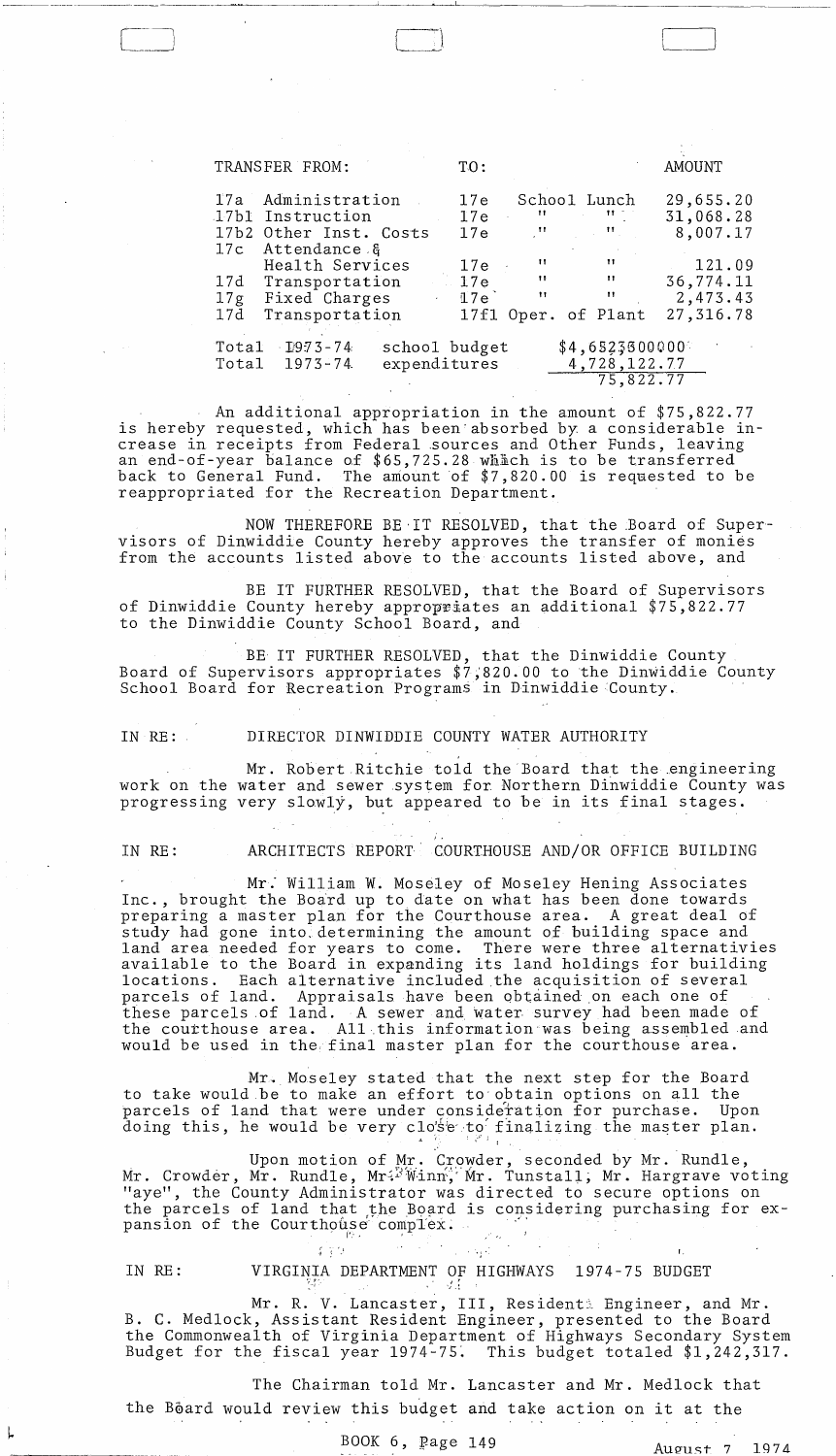September 4th meeting.

IN RE: RURAL ADDITION TO THE STATE SECONDARY SYSTEM ROUTE 615

The Board of Supervisors of Dinwiddie County having reviewed the Board of Viewers report of April 19, 1972, of a proposed road in Dinwiddie County, a part of which was taken into the State Secondary System effective December 17, 1973 and assigned Route 615.

WHEREAS, the Board offSupervisors of Dinwiddie County now request an extension of this road beginning at a point on Route 615, 0.60 miles south of Route 1, running in a southerly direction to the west right of way line of the old Seaboard Coastline Railroad a total of 0.72 miles; and

WHEREAS, motion was made by Mr. Rundle, seconded by Mr. Winn, all members voting "aye", requesting the Virginia Department of Highways and Transportation to take into the Secondary System of State Highways this rural addition, since it appearing to the Board that a 50' right of way is duly recorded by deed and plat in Deed Book 164, Page 301, dated October 12, 1973.

## IN RE: LEW JONES VILLAGE SUBDIVISION PLAT

Mr. Carl Mason, developer of Lew Jones Village Subdivision, explained to the Board that the plat of his second section was complete except for satisfying the State Highway Department on a couple of easements, and this should be accomplished in the<br>next week or ten days. Mr. Medlock agreed with Mr. Mason. Mr. next week or ten days. Mr. Medlock agreed with Mr. Mason. Mason asked, that since the Board did not meet again until September 4th and that he would like to begin building houses. in Section 2 prior to September 4th, the Board approved his subdivision plat provided the Highway Department and the Health Department sign it and authorize the County Administrator or the Chairman of the Board to sign said plat.

Upon motion of Mr. **TUNSTAL1**, seconded by=Mr. Winn, all members voting "aye", the chairman of the Board and the. County Administrator were authorized to sign the Lew Jones Village Subdivision Section 2 plat provided the Health Department and the Highway Department have approved and signed said plat.

### IN RE: VIRGINIA HILLS SUBDIVISION PLAT

Mr. David Henshaw, developer of Virginia Hills Subdivision told the Board that he had satisfied all the highway dequirements except an easement over Continental Ca $_{\rm R}$  Co, and that this should be completed within a week or ten days. Mr. Medlock agreed with Mr. Henshaw's statement. Mr. Henshaw asked that the Board grant him approval of his plat and authorize the chairman or the County Administrator to sign said plat upon approval and siging of the plat by the Health Department and the Highway Department.

Upon motion of Mr. Rundle, seconded by Mr. Crowder, all members voting "aye", the Chairman of the Board and the County Administrator were authorized to sign Virginia Hill Susdivision Section 1 Plat after the Highway and the Health Departments have approved and signed said plat.

#### IN RE: REZONING APPLICATION P-74-3 W. W. HOWARD

a so many

This being the time and place as advertised in the Progress-Index on July 24th and 31st for the Dinwiddie County Board of Supervisors to conduct a public hearing on rezoning application P-74-3, Mr. W. W. Howard, Dinwiddie, Virginia, to change the district classification from Agricultural A-2 to Business B-2, of a certain tract of land containing 23.15 acres more or less located on the Southeastern side of U. S. Route 1 and the Northwestern side of Interstate 85 being parcel 72 as shown on Section 21 of the Zoning Map of said County.

Mr. Howard appeared in behalf of his rezoning request.

 $5y$  s  $t$  en  $\mathbb{S}^3$ e<br>Ctate  $\Xi$ ن م ب<br>دير Added *q*  ....... ,.., .-I  $\mathbf{c}$ errective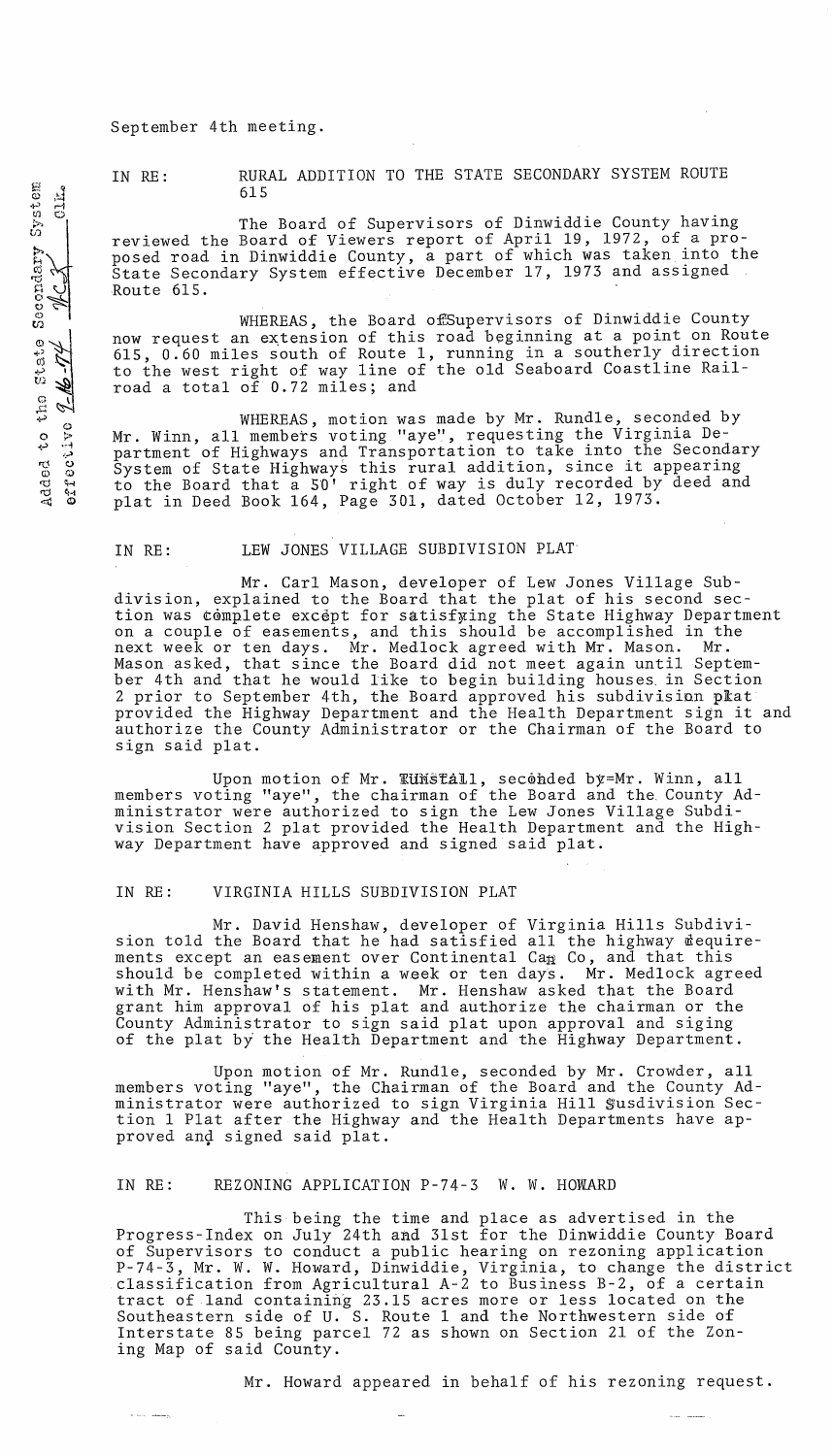He told the Board that he wished to have this property rezoned to Business B-2 so that he might sell it to someone that was interested in putting a tabacco warehouse there.

"-".~~~-~-------------------------------

Mrs. Betty Merrick representing Mrs. Florence Manson, an adjoining property owner, opposed the rezoning because a school, a church and residences were located on the adjoining property. Mr. Rundle stated that he opposed the rezonings because it was located next to a school, and he felt like the warehouse would have a bad effect on the school children.

Mr. Rundle moved that the rezoning be denied. This motion received no second. 'The vote was as follows: Mr. Rundle "aye", Mr. Crowder, Mr. Winn, Mr. Tunstall, Mr. Hargrave, "nay".

Upon motion of Mr. Winn, seconded by Mr. Crowder, Mr. Winn, Mr. Crowder, Mr. Hargrave, Mr. Tunstall voting "aye", Mr. Runwinn, m. Clowdel, m. haigiave, m. lunstail voting aye, m. Kun<br>dle "nay", be it ordained by the Board of Supervisors of Dinwiddie County, Virginia, that the Dinwiddie County Code, as adopted April 1, 1970, and as heretofore amended, be further amended by changing the district classification of Parcel 72, Section 21 of the Zoning Map from "Agricultural A-2" to "Business B-2" and in all other respects, said Zoning Ordinance is hereby reordained.

## IN RE: REZONING APPLICATION P-74-4 W. B. KNOTT, JR.

This being the time and place as advertised in the Progress-Index on July 24th and 31st for the Board of Supervisors of Dinwiddie County to conduct a public hearing on the rezoning application of W. B. Knott, Jr., to change the district classification from Agricultural A-2 to Residential R-l of a part of parcel #21, a part of parcel #22. and all of parcel #22A,on Section 44 of the Zoning Map of Dinwiddie County. Mr. Knott appeared in behalf of his request, no one appeared in opposition.

Mr. Knott presented to the Board a plat showing the livision that he wished to place on parcel  $#22$ . The proposed subdivision that he wished to place on parcel #22. lots ranged from just under an acre to just over two acres in size. He stated that it was his desire to subdivide further sections of this farm in the future.

Mr. Knott stated that he did not have any plans at present to subdivide that portion' of land parcel 21 that he was requesting to be rezoned to residential R-l. When he did subdivide it, he anticipated that the lots would be from 4 to 6 acres in size.

Upon motion of Mr. Winn, seconded by Mr. Tunstall, Mr. Winn, Mr. Tunstall, Mr. Crowder, Mr. Rundle, Mr. Hargrave voting "aye", be it ordained by the Board of Supervisors of Dinwiddie County, Virginia, that the Dinwiddie County Code as adopted April 1, 1970, and as heretofore amended, be further amended by changing the district classification of a portion of parcel  $q_1$ , a portion of parcel 22, and all of parcel 22A, Section 44 of the zoning map from Agricultural A-2 to Residential R-l and all other respects said zoning ordinance hs hereby reordained.

-------.---.~-.----------------------.---~

#### IN RE: CHAPTER 10 MENTAL HEALTH & MENTAL RETARDATION SERVICES BOARD

Upon motion of Mr. Rundle, seconded by Mr. Winn, all members voting "aye", the following resolution was adopted:

WHEREAS, Chapter 10 (Community Mental Health and Mental Retardation Services) of Title 31.1 (Institutions for the Mentally Ill; Mental Health Generally) of the 1950 Code of Virginia, as amended, provided for the establishment of a community mental health and mental retardation services program; and

 $\sim$  8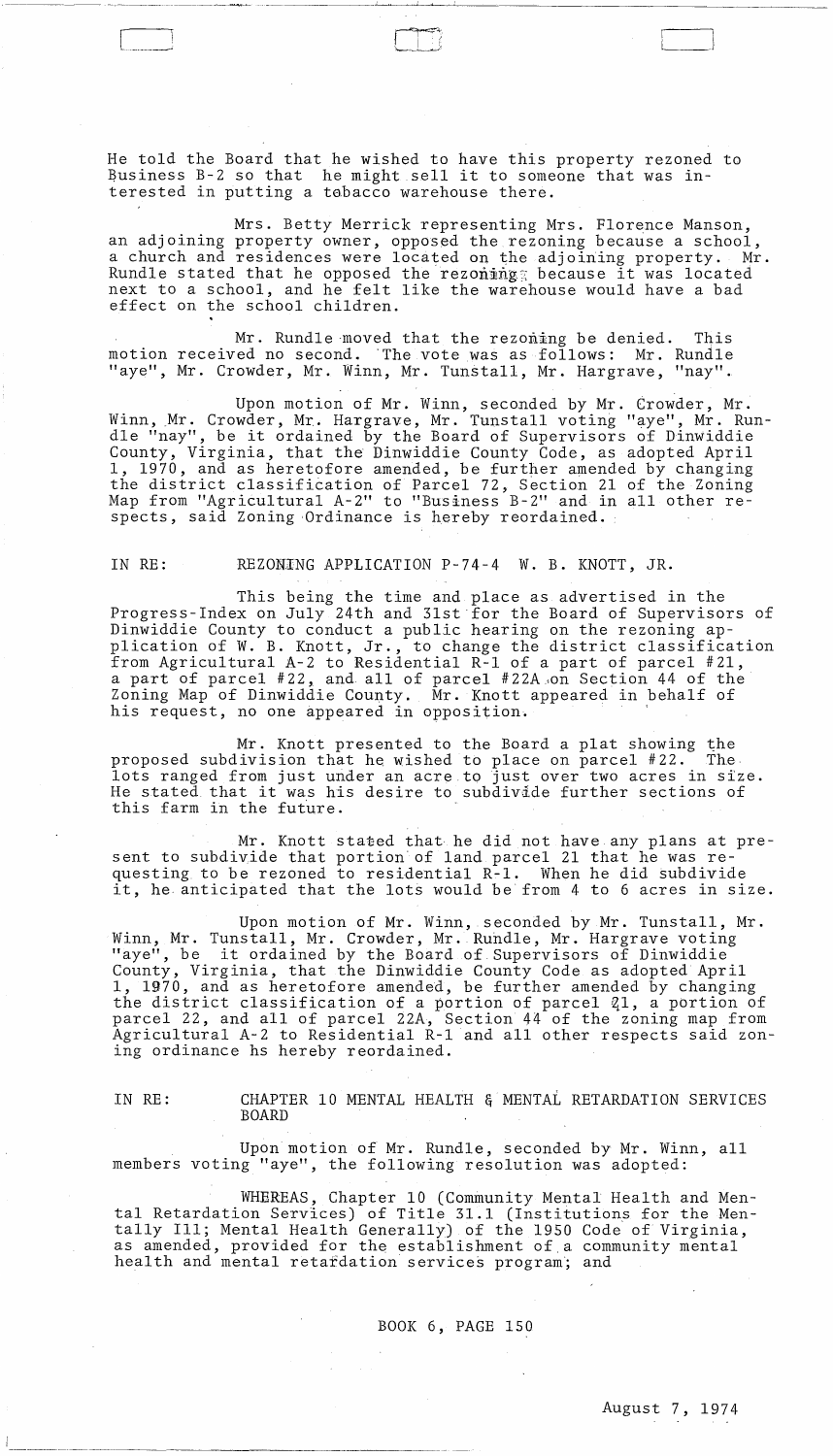WHEREAS, it is the desire of the Board of Supervisors of Dinwiddie County, Virginia, to establish such a program and Board, with the intent of implementing the provisions of the aforesaid Chapter 10 of Title 3711 of the Code of Virginia, as amended; now therefore

BE IT RESOLVED THAT there be established by the Board of Supervisors of Binwiddie County, Virginia, in conjunction with the local governments of the Counties of Prince George, Surry, Greensville, Sussex and the Cities of Colonial Heights, Emporia, Hopewell, Petersburg, a community health and mental retardation services board to be known as the District 19 Community Mental Health and Mental Retardation Services Board to be composed of fifteen members, who shall be appointed by the Chairman of the Board of Supervisors and the May gorof the cities in the following manner:

Initially, fifteen members shall be appointed, two from Dinwiddie County, two from Colonial Heights, three from Petersburg, two from Hopewell, two from Prince George, one from Surry, one from Emporia, one from Greensville and one from Sussex.

BE IT FURTHER RESOLVED that the Board of Supervisors of Dinwiddie County hereby agrees to participate for a minimum of two years and to appropriate \$1,400.00 for each of these two years.

Upon motion of Mr. Tunstall, seconded by Mr. Winn, all members voting "aye", the following resolution was adopped:

WHEREAS, the County of Dinwiddie has heretofore adopted a resolution establishing a Community Mental Health and Mental Retardation Services Board in conjunction with the local governments of the Counties of Prince George, Sussex, Surry, Greensville and the Cities of Emporia, Colonial Heights, Petersburg, and Hopewell, and

WHEREAS, one of the local governing bodies must be designated as the fiscal agent for said Chapter 10 Board,

NOW, THEREFORE, BE IT RESOLVED by the Board of Supervisors of the County of Dinwiddie, Virginia, that the designation of the County of Prince George as fiscal agent for the District 19 Mental Health and Mental Retardation Services Board as authorized under Chapter 10 of Title 37.1 of the Code of Virginia, be and the same is hereby approved.

### IN RE: PURCHASE OF NEW RESCUE VEHICLE

Upon motion of Mr. Winn, seconded by Mr. Rundle, Mr. Winn, Mr. Rundle, Mr. Tunstall, Mr. Crowder, Mr. Hargrave voting "aye", the following resolution was adopted:

WHEREAS, the Board of Supervisors was advised by letter dated July 15, 1974, from the Highway Safety Division, that its request for a grant in the amount of \$7,500.00 to finance the purchase of a rescue vehicle was denied, and

WHEREAS, Mr. E. E. Jeter, President of the Dinwiddie County Rescue Squad asked the Board to fund the entire purchase price of this rescue vehicle costing approximately \$18,000.00.

NOW THEREFORE BE IT RESOLVED THAT THE Dinwiddie County Board of Supervisors agrees to fund the purchase price of a chassis and swab body and authorizes the Dinwiddie County Rescue Squad to proceed with the ordering of said chassis and swab body.

#### IN RE: BEER AND WINE HOURS

Upon motion of Mr. Rundle, seconded by Mr. Winn, all members voting "aye", the following resolution was adopted:

WHEREAS, licenses in the County of Dinwiddie are prohibited by a regulation of the Virginia Alcoholic Beverage Control Board duly adopted pursuant to law from selling wine, beer or beverages, or permitting the consumption of the same, upon their licensed premises between the hours of 12:00 midnight and 6:00 A.M., year around and,

 $\mathcal{L}^{\mathcal{L}}$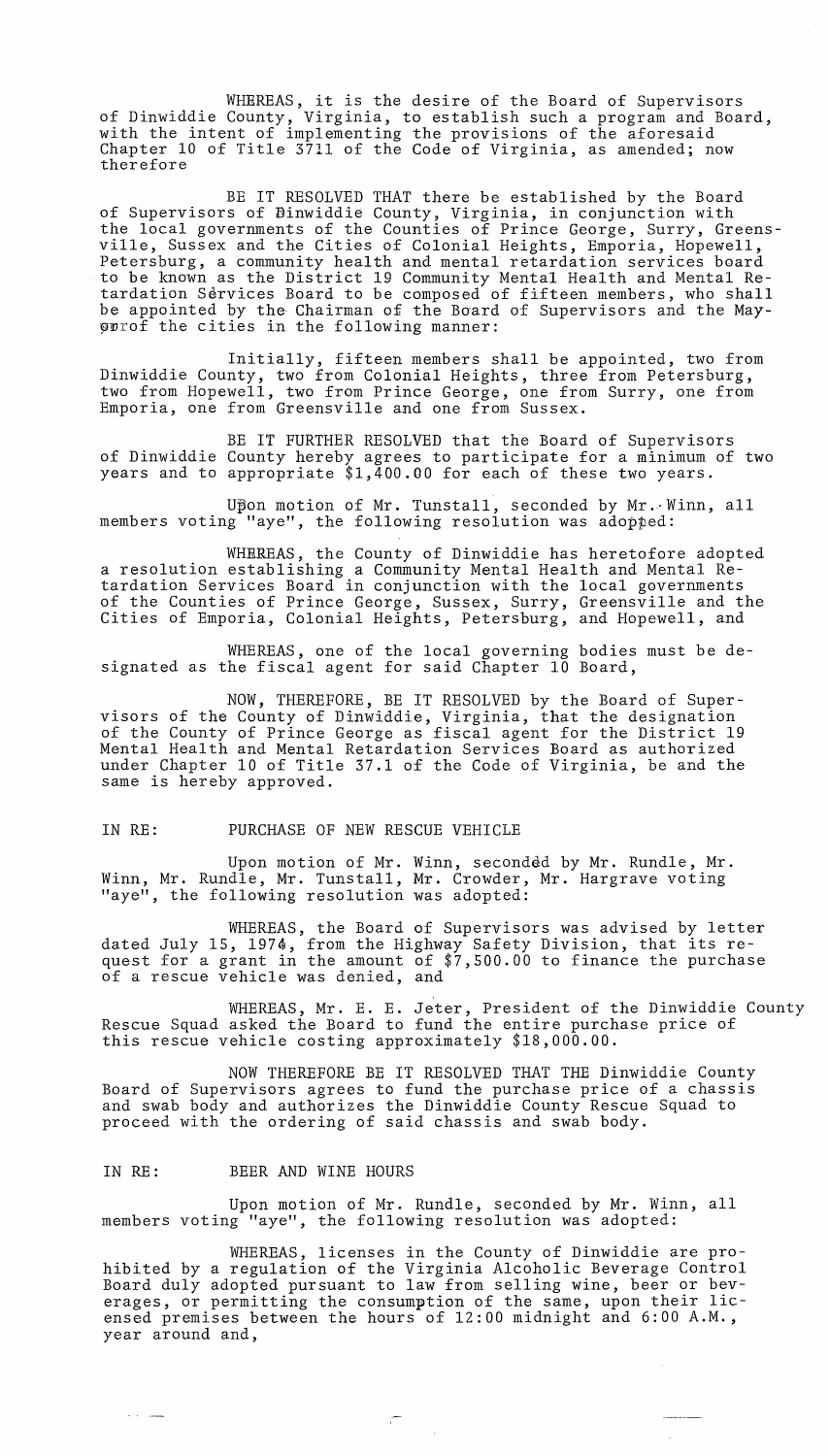WHEREAS, licensees in the County of Dinwiddie are suffering undue hardship by reason of less restricted hours being imposed upon licensees in adjoining localities which permit the sale of mixed beverages, and

~--- ~.--~-------~------~. ~ "- -~' "'--~-'---------

WHEREAS, the citizens of Dinwiddie County are deprived from enjoying similare hours of operation as the citizens of adjoining localities with mixed beverage licenses enjoy, now, therefore be it

RESOLVED, that the Dinwiddie £ounty Board of Supervisors does hereby request the Virginia Alcoholic Beverage Control Board to amend the application of Section 5 of the Alcoholic Beverage Control Act mixed Beverage Laws and 3.2 Beverage Laws Of Virginia to prohibit licensees in the County of Dinwiddie from selling wine, beer or beverages, or permitting the consumption of the same, upon their licensed premises during the hours between l2:QO midnight and 6:00 A.M., when Easter Standard Time is the prevailing time, and between 1:00 A.M. and 6:00 A.M., when Eastern Daylight Time is the prevailing time.

# IN RE: STONY SPRINGS AMENDED SUBDIVISION PLAT

WHEREAS, Mr. H. T. Williams, III, representing Raymond and Linwood Henshaw, presented to the Board an amended Stony Springs Subdivision plat, and

WHEREAS, Mr. Williams stated that an amended plat was necessary because additional utility easements were needed to accomodiate the central water system for Stony Sptings Subdivision.

NOW THEREFORE BE TIT RESOLVED by the Dinwiddie County Board of Supervisors, that the amended plat of Stony Springs Subdivision is hereby approved and the Chairman is authorized to sign said plat.

### IN RE: CENTRAL WATER SYSTEM STONY SPRINGS SUBDIVISION

Mr. H. T. Williams, III told the Board that he had been requested by Moseley Nash Interprises Inc. to request on their behalf approval of the water system designed to serve the Stony Springs Subdivision, and also approval of the proposal to cross the water lines under Dorothy Circle, Frances Drive and in two places The applicable State statue for such approval is Section 15.1-341 and Section 15.1-480. Mr. Williams presented to the Board information on the water system and detailed drawings.

Upon motion of Mr. Rundle, seconded by Mr. Winn, all members voting "aye", the Board of Supervisors acknowledged receipt of the information and detailed drawings on the proposed water system for Stony Springs and advised Mr. Williams that they would give their approval or disapproval as soon as possible.

### IN RE: KELLER INDUSTRIES

Mr. Williams advised the Board that Keller Industries had asked the Dinwiddie County Industrial Development Authority to sell bonds to finance a 82,000 square' foot warehouse. The cost of this facility would be \$450,000.00. Mr. Williams told the Board that the Industrial Development Authority was going to do this, but that it would not require any funds whatsoever from the Board.

#### IN RE: RECESS

The Chairman declared a recess at  $5:55$  P.M., and the Board reconvened at 6:05 P.M.  $\sim 100$ 

BOOK 6, PAGE 151

 $\sim 10^6$  km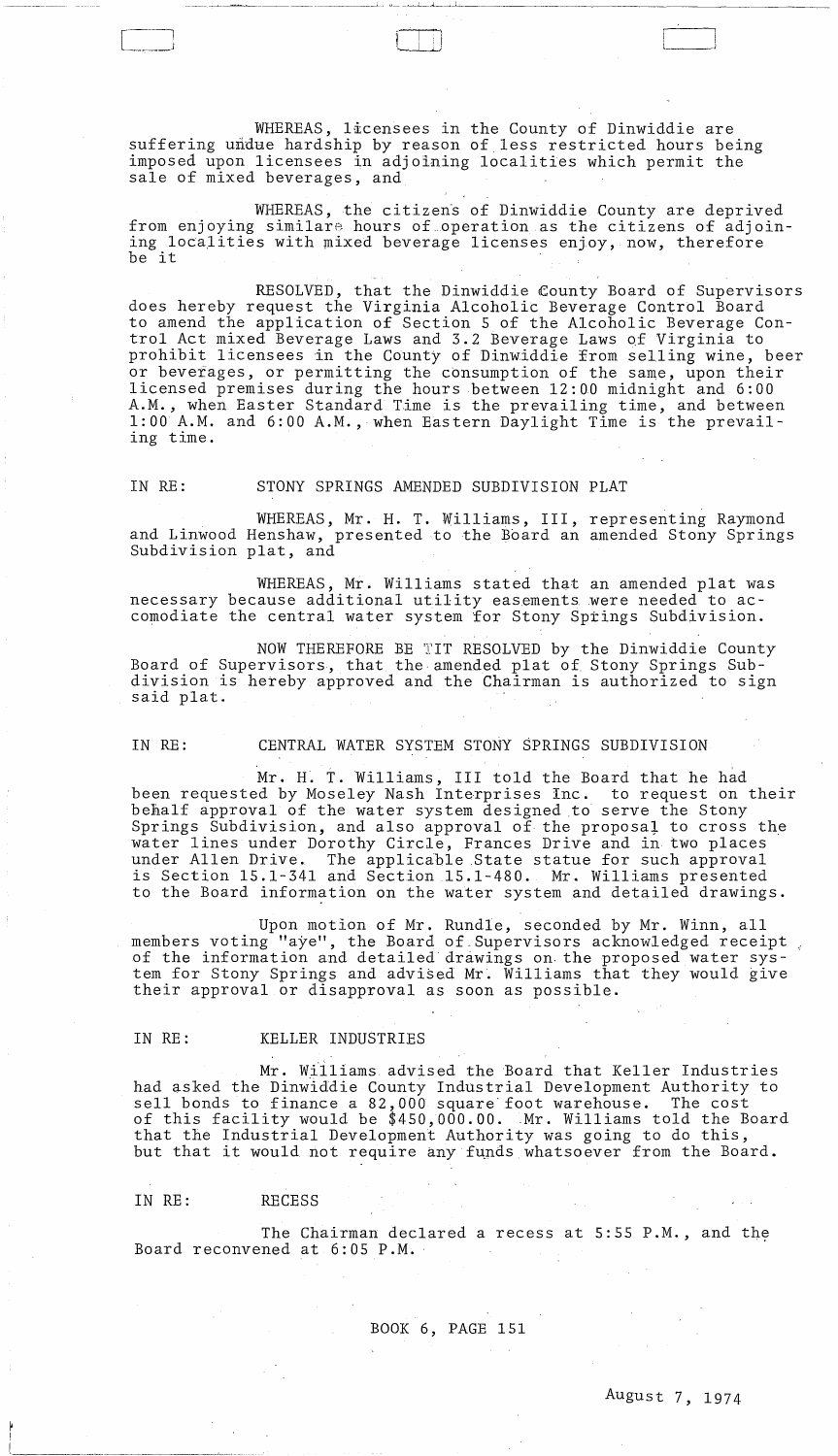Upon motion of Mr. Rundle, seconded by Mr. Winn, all members voting "aye", the following resolution was adopted:

WHEREAS, the Board of Supervisors previously appointed Mrs. Vivian Zaruba and Miss Ann Galusha to the Board of Trustees of the Appomattox Regional Library and

WHEREAS, Dinwiddie County is required to appoint three trustees to the Appomattox Regional Library Board,

NOW THEREFORE BE IT RESOLVED that the Dinwiddie County Board of Supervisors does hereby appoint the Rev. Thomas A. Lacy as its third representative on the Board of Trustees of the Appomattox Regional Library.

#### IN RE: TAX BREAK FOR ELDERLY AND LAND USE TAX

After a brief discussion on the tac break for the elderly and land use taxes, the Chairman instructed the County Administrator to assemble all the available information on these two sugjects and forward it on to the Board members.

#### IN RE: HOLIDAY INN TRAV-L PARK CONDOMINIUM

Upon motion of Mr. Rundle, seconded by Mr. Crowder, Mr. Rundle, Mr. Crowder, Mr. Tunstall, Mr. Hargrave voting "aye", Mr. Winn "nay, the following resolution was adopted:

WHEREAS, the Board of Supervisors had been advised by the First Management Corporation that they intend to offer camp sites for sale in accordance with the condominium act 55-77.39 of the Code of Virginia as amended, and

WHEREAS, the Board of Supervisors did on Juné 9, 1974 deny a conditional use permit to the First Management Corporation to sell camp site lots at the Holiday Inn Trav-L-Park, and

WHEREAS, the Board feels it is not in the best interest of the citizens of Dinwiddie County to allow the sale of individual camp site lots at the Holiday Inn Trav-L-Park whether pursuant to a condominimm plan or otherwise,

NOW THEREFORE BE IT RESOLVED that the Board of Supervisors of Dinwiddie County hereby instructs the County Administrator to inform the Virginia Real Estate Commission of the Board's position on this matter.

#### IN RE: REGIONAL JUVENILE DETENTION HOME

Upon motion of Mr. Rundle, seconded by Mr. Tunstall, Mr. Rundle, Mr. Tunstall, Mr. Winn, Mr. Hargrave voting "aye", Mr. Crowder, "nay", the following resolution was adopted:

WHEREAS, the Dinwiddie County Board of Supervisors on October 4, 1972 took the following action:

Upon motion of Mr. Rundle, seconded by Mr. Crowder, Mr. Rundle, Mr. Crowder, Mr. Hargrave voting "aye", Mr. Winn and Mr. Tunstall "nay, the Board agreed to participate in the Regional Juvenile Detention Home on the following basis: Capital outlay per capita basis; operational cost 50% per capita and 50% per diem basis, and with the option to withdraw from participation from the Regional Juvenile Detention Home whenever the County saw that it was to its best interest to do so. At the time of this action, the amount projected as Dinwiddie County's share in the capital outlay of the Juvenile Detention Home was \$32,122.00, and

 $\subset$ 

 $\sim$  $\sim$   $\sim$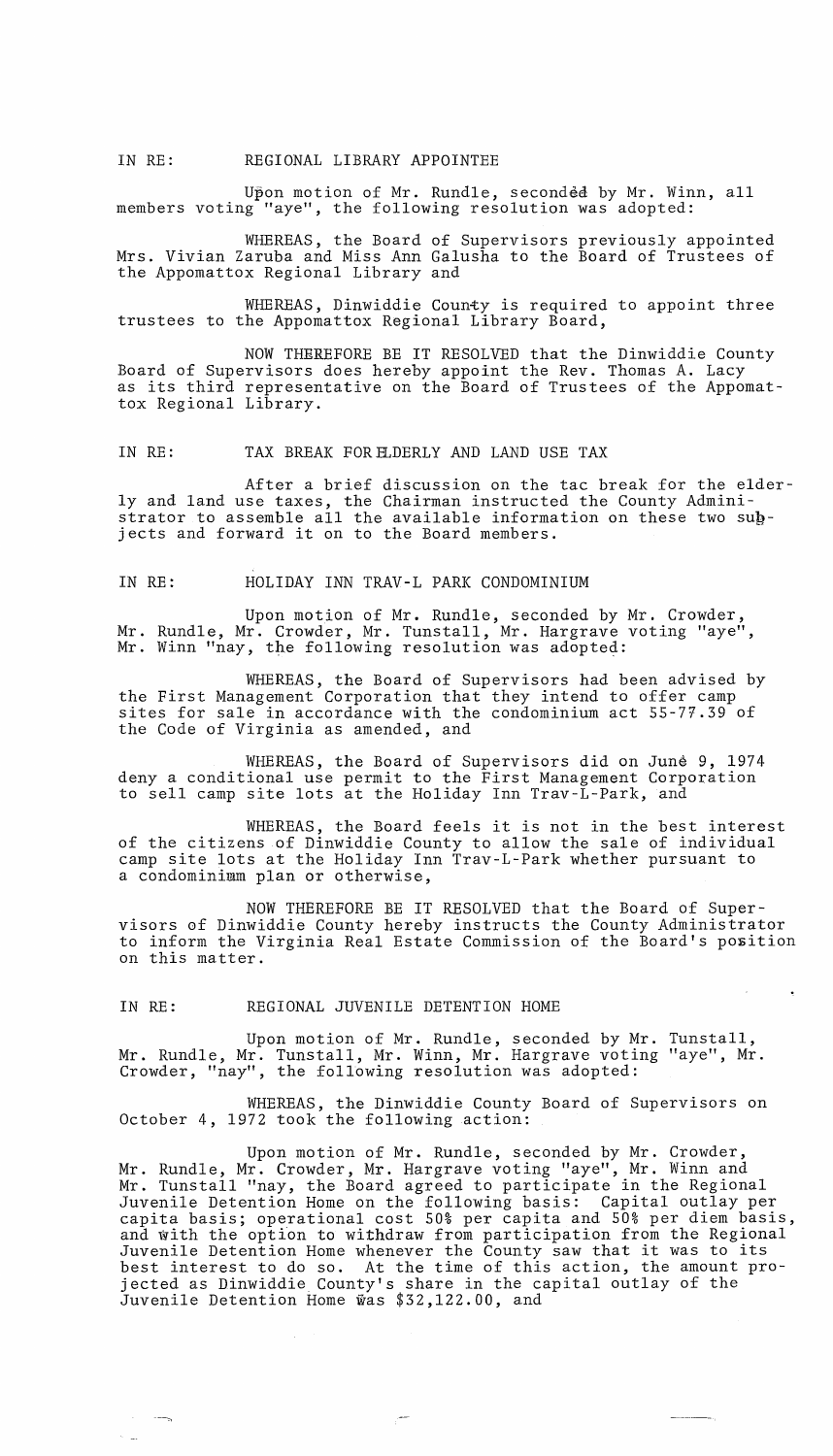WHEREAS, on July 19, 1974 bids for the Regional Juvenile Detention Home were opened and related expenses are as follows:

--~-----~-~---~--------~~-- -----~"--"--~--"-----=--~-----------------

(-----~

| Base bid of home                                       | \$721,700.00              |
|--------------------------------------------------------|---------------------------|
| Alternate #1 Carpet                                    | 1,000.00                  |
| Alternate #2- Two additional beds                      | 10,600.00                 |
| Landscaping                                            | $\leq 5$ ,000 .00 $\cdot$ |
| Land                                                   | 12,375.00                 |
| We11                                                   | 4,461.00                  |
| Survey                                                 | 1,470.00                  |
| Appraisals                                             | 225.00                    |
| Soil Borings<br>$\mathcal{C}=\mathbb{Z}^{n\times n}$ . | 625.00                    |
| Advertising                                            | 343.00                    |
| Recording Deed                                         | 10.00                     |
| Bond                                                   | 226.00                    |
| Architects fees                                        | 54,307.00                 |
| Architects expenses                                    | 2,446.00                  |
| Kitchen furnishings                                    | 16,243.00                 |
| Other furnishings                                      | 18,870.00                 |
| Totals                                                 | 849,901.00                |

WHEREAS, Federal and State grants could fall anywhere in a range from a low of \$396,568.00 to a high of \$559,068.00, and

WHEREAS, the maximum capital outlay required of Dinwiddie County would be \$86,000.00, and

WHEREAS, the Honorable Benjamin L. Campbell, Judge Juvenile and Domestic Relations Court, Mr. C. L. Mitchell, Sheriff, Mrsz King B. Talley Director Department of Social Services, Mr. W. D. Allen, III, Assistant Commonwealth's Attorney, Mr .. John Thornton from the Department of Corrections and Mr. Charles F. Turner, Ex- . ecutive Director, Crater Planning District Commission urged the Board to give its approval to the County participating in the Regional Juvenile Detention Home. They all stated that they shared groman subchine becomeion home. They are seated that any shared<br>the Board's concern about the cost of the facility, but felt the benefit would be well worth the amount of money to be appropriated.

NOW THEREFORE BE IT-RESOLVED BY THE BOARD OF SUPERvisors of Dinwiddie County that participation in the Regional Juvenile Detention Home is approved, provided the County of Prince George, the City of Petersburg and the City of Hopewell also participate, and

BE IT FURTHER RESOLVED BY THE BOARD OF SUPERVISORS of Dinwiddie County the acceptance of the low base bid of \$721,700.00; the alternate bid of \$1,000.00 for carpet and the alternate bid of \$10,600.00 for two additionalbeds is approved.

### IN RE: BOARD MEMBERS ABIDCQ

Upon motion of Mr. Rundle, seconded by Mr. Winn, all members voting "aye", the following resolution was adopted:

WHEREAS, the terms of the members of the Appomattox Basin Industrial Development Corporation Board of Directors and Executive Committee expired August 5, 1974,

NOW THEREFORE BE IT RESOLVED that the Board of Supervisors of Dinwiddie County hereby appoints W. E. Bolte, H. B. Batte, G. C. Martin, W. C. Tucker, J. A. Hawkes and W. C. Knott to the Board of Directors of the Appomattox Basin Industrial Development Corporation and,

BE IT FURTHER RESOLVED that Mr. H. B. Batte and Mr. G. C. Martin are appointed to the Executive Committee of the Appomattox Basin Industrial Development Corporation.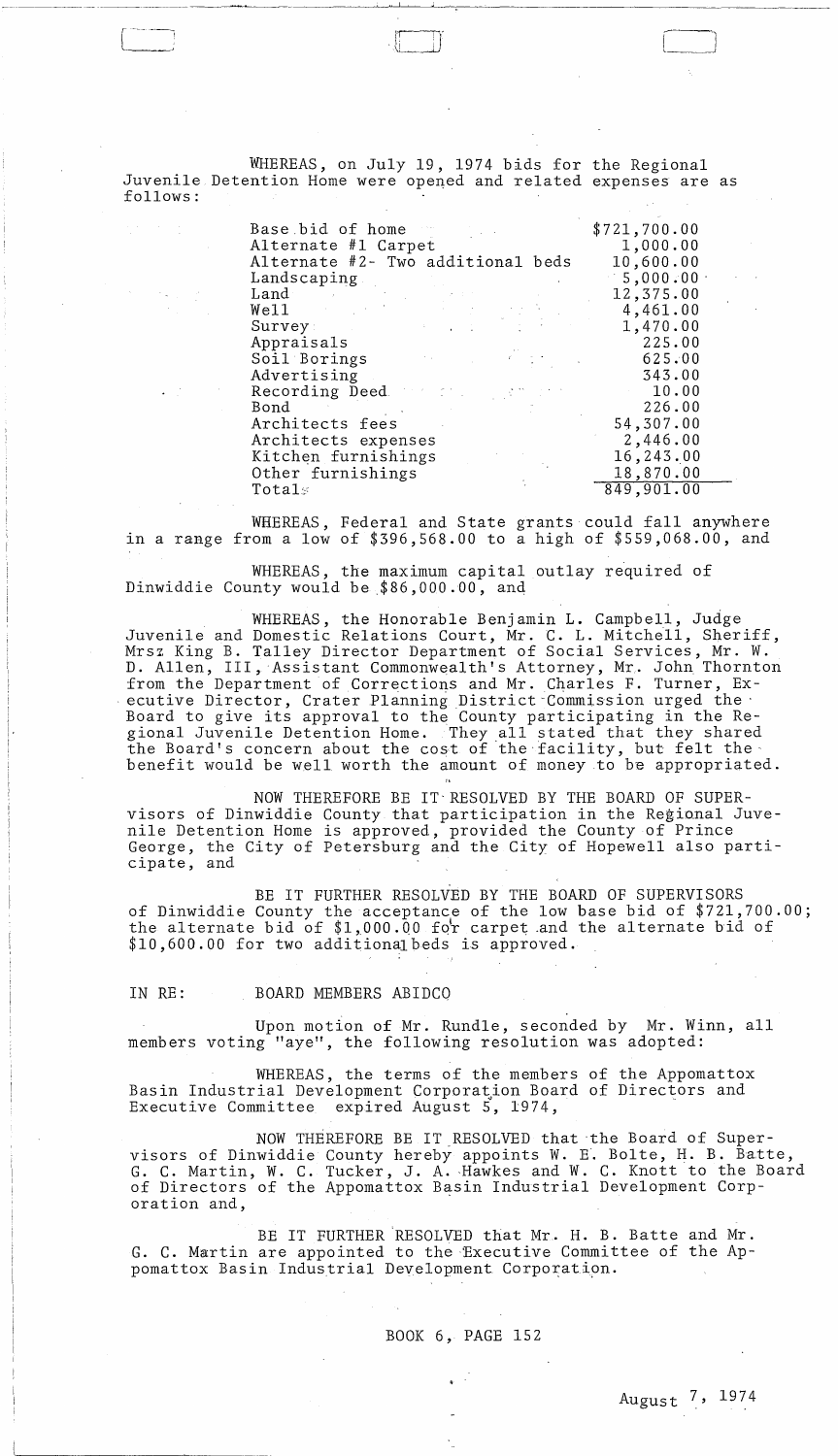Upon motion of Mr. Rundle, seconded by Mr. Winn, all members voting "aye", the following resolution was adopted:

WHEREAS, Mr. W. D. Allen, Jr!s. term on the Board of Social Services expired June 30, 1974, and

WHEREAS, Mr. Allen is not religible for reappointment,

NOW THEREFORE BE IT RESOLVED, that the Dinwiddie County Board of Supervisors hereby appoints Mr. Jim W. Prince, Route 1, Box l78C, Sutherland, Virginia to the Board of Social Services for a term of 4 years to expire June 30, 1978.

IN RE: CRATER PLANNING DISTRICT COMMITTEE ON RECREATION AND OPEN SPACE.

Upon motion of Mr. Rundle, seconded by Mr. Winn, all members voting "aye", the following resolution was adpoted:

WHEREAS, Mr. W. M. Leonard has advised the Board of Supervisors that he desires to be relieved of his duties as a member of the Crater Planning District Commission's Committee on Recreation and Open Space.

NOW THEREFORE BE IT RESOLVED that the Board of Supervisors does hereby appoint Mr. Bill Trinkle to the Crater Planning District Commission's Committee on Recreation and Open Space.

### IN RE: VEPCO ELECTRICITY RATES

Upon motion of Mr. Rundle, seconded by Mr. Crowder, Mr. Rundle, Mr. Crowder, Mr. Hargrave voting "aye", Mr. Winn, Mr. Tunstall "nay", the following resolution was adopted:

WHEREAS, each supervisor received a letter from Mr. George R. Long, Executive Director of Virginia Association of Counties outlining the proposed increase in power rates by VEPCO, and the cost it would be to the localities throughout the State of Virginia, and

WHEREAS, Mr. Long recommended that each County in the State of Virginia appropriate 3¢ per capita to retain consulting firms to prepare for and conduct negotiations on electric power rates, and

WHEREAS, that this funding would become an annaul budget item, and

WHEREAS, the State Corporation Commission must allow VEPCO rates that will generate sufficient income for their operation, and,

WHEREAS, a majority of the Board is of the opinion that the citizens will bear the rate increase whether it be directly or in the form of taxes to the County and that the cost of consulting firms would be an unnecessary additional expense'.

NOW THEREFORE BE IT RESOLVED that the Board of Supervisors of Dinwiddie County, after considering the above, does not feel that it is in the best interest of the County to appropriate funds to conduct negotiations with VEPCO on electric power rates.

#### IN RE: VAN FOR REGIONAL LIBRARY

 $\epsilon$  , and  $\epsilon$  and  $\eta$  .  $\alpha$  ,  $\alpha$  ,  $\beta$  ,  $\alpha$ 

Upon motion of Mr. Rundle, seconded by Mr. Winn, all members voting "aye", the following resolution was adopted:

 $\alpha$  ,  $\alpha$  , and  $\alpha$ 

 $\omega_{\rm{max}}$  , where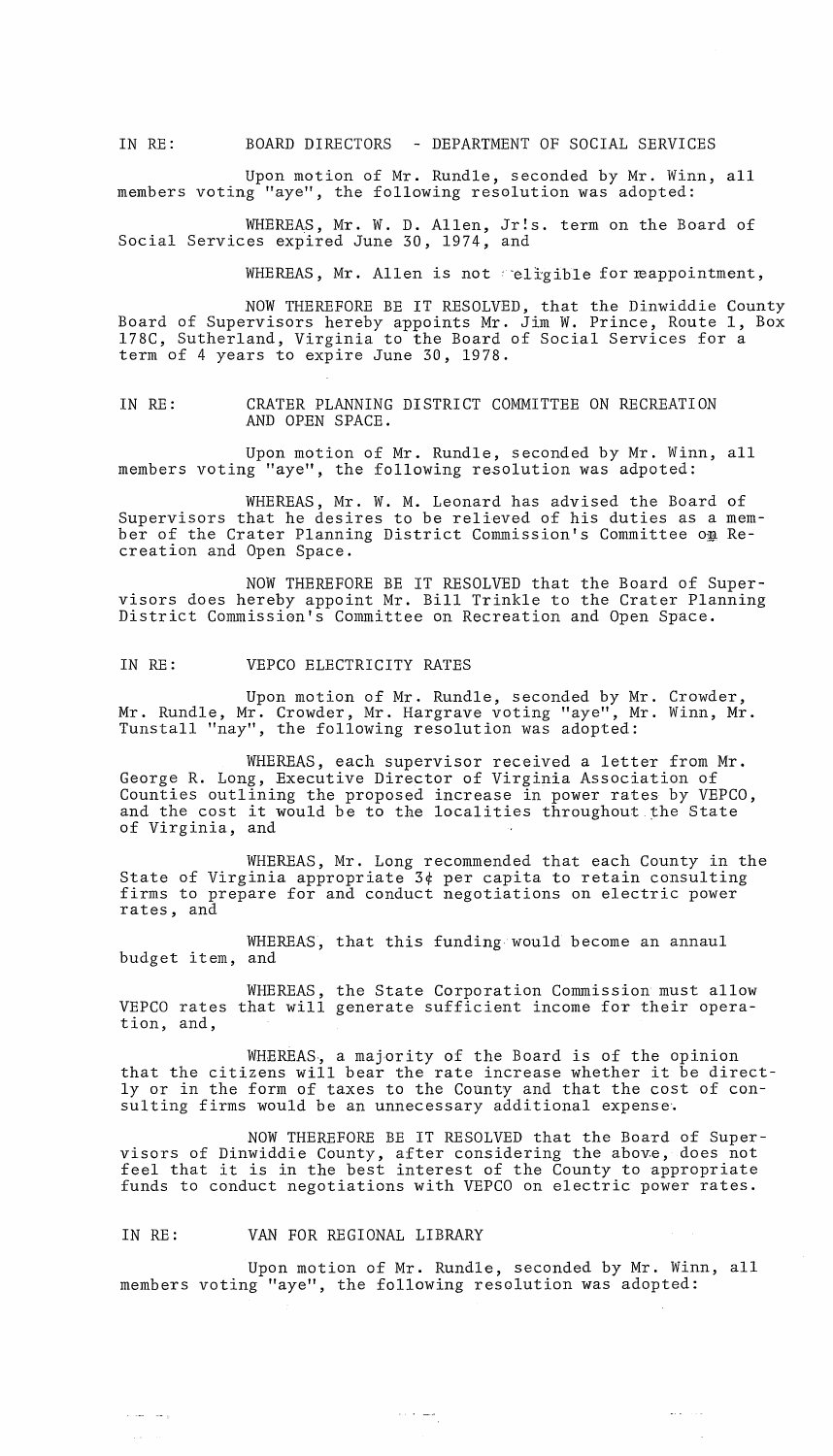WHEREAS, the Book Mobile for use in Dinwiddie County will not arrive until the spring of 1975, and

WHEREAS, Mr. Robert A. Whitesides, Librarian for the Appomattox Regional Library has requested that the Board appropriate \$3,500.00 for the purchase of a van to use until such time as the book mobile arrives, and

\_\_ <sup>~</sup>\_ ,,\_L.~ \_\_ L\_ ... \_\_\_\_\_\_\_\_\_\_\_\_\_\_\_\_\_\_\_\_ \_

WHEREAS, the Prince George Board of Supervisors has approved an appropriation of \$3,500.00 as their share of the purchase price of the van, and

WHEREAS, this van is listed as a capital outlay item in the fiscal year 1975-76, Appomattox Regional Library Budget,

NOW THEREFORE BE IT RESOLVED BY THE BOARD OF SURER-VISORS of Dinwiddie County, that Mr. Whitesides request for an appropriation of *t3,500.00* to purchase a van is rejected.

# IN RE: ADJOURNMENT

 $\boxed{\phantom{1}}$ 

Uponmmotion of Mr. Winn,' seconded by Mr. Rundle, all members voting "aye", the meeting adjourned at 6:45 P.M.

**CHAIRMAN** HARGRAVE

ATTEST:

BOOK 6, PAGE 153

August 7, 1974